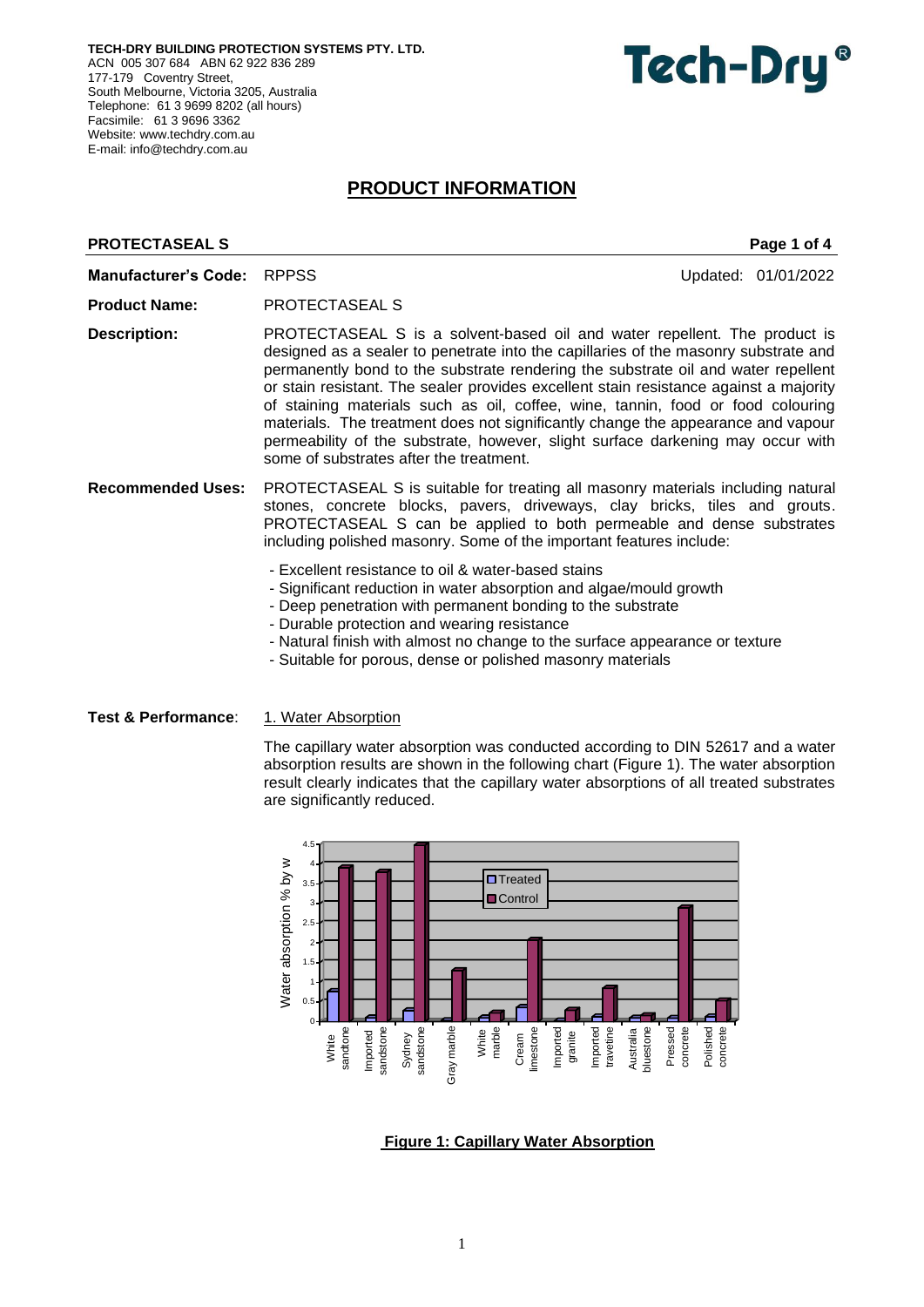### 2. Penetration Depth

The level of penetration depth is an important property for a penetrating sealer. High penetration depth not only provides more significant water and stain resistance, but also extends durability to the treated surface providing better protection against UV, traffic and weathering damage. The penetration depths of all treated substrates in this test are listed in Table 1. The results clearly indicate that PROTECTASEAL S achieved significant penetration depths in all of the treated masonry substrates, except for Australian bluestone which is a very dense substrate for which, only a limited penetration depth is achieved.

### **Table 1: Penetration Depth**

| <b>Substrates</b>                 | <b>Penetration Depth (mm)</b> |
|-----------------------------------|-------------------------------|
| <b>White Sandstone</b>            |                               |
| <b>Imported Sandstone</b>         | 16                            |
| <b>Sydney Sandstone</b>           | 5                             |
| <b>Grey Polished Marble</b>       | 8                             |
| <b>White Polished Marble</b>      | 6                             |
| <b>Cream Limestone</b>            | $1 - 2$                       |
| <b>Imported Granite</b>           | 20                            |
| <b>Imported Travertine</b>        | $1 - 2$                       |
| <b>Australian Bluestone</b>       | ا>                            |
| <b>Pressed Concrete</b>           | 50                            |
| <b>Wet-Cast Polished Concrete</b> | $1 - 3$                       |

#### 2. Stain Resistance

Stains (food dye, red wine, and olive oil) were placed as a droplet onto the surfaces of both treated and control surfaces in an order of food dye (left), red wine (centre) and olive oil (right). After approximately 10 minutes, the stains were removed and the surfaces were washed with a dishwasher detergent and nylon brush under running tap water. The substrates were then allowed to dry before the surfaces were visually examined for staining. The results are shown in the photos below. The photos on the left were taken after the staining materials were placed onto the surfaces. The bottom was the treated surface while the top part was the untreated as the control. The photos on the right were taken after the stains were removed and surfaces were washed and dried.

1). Sandstone (from left to right): White Sandstone, Imported Sandstone & Sydney Sandstone.



Stain application Stains removed, washed and dried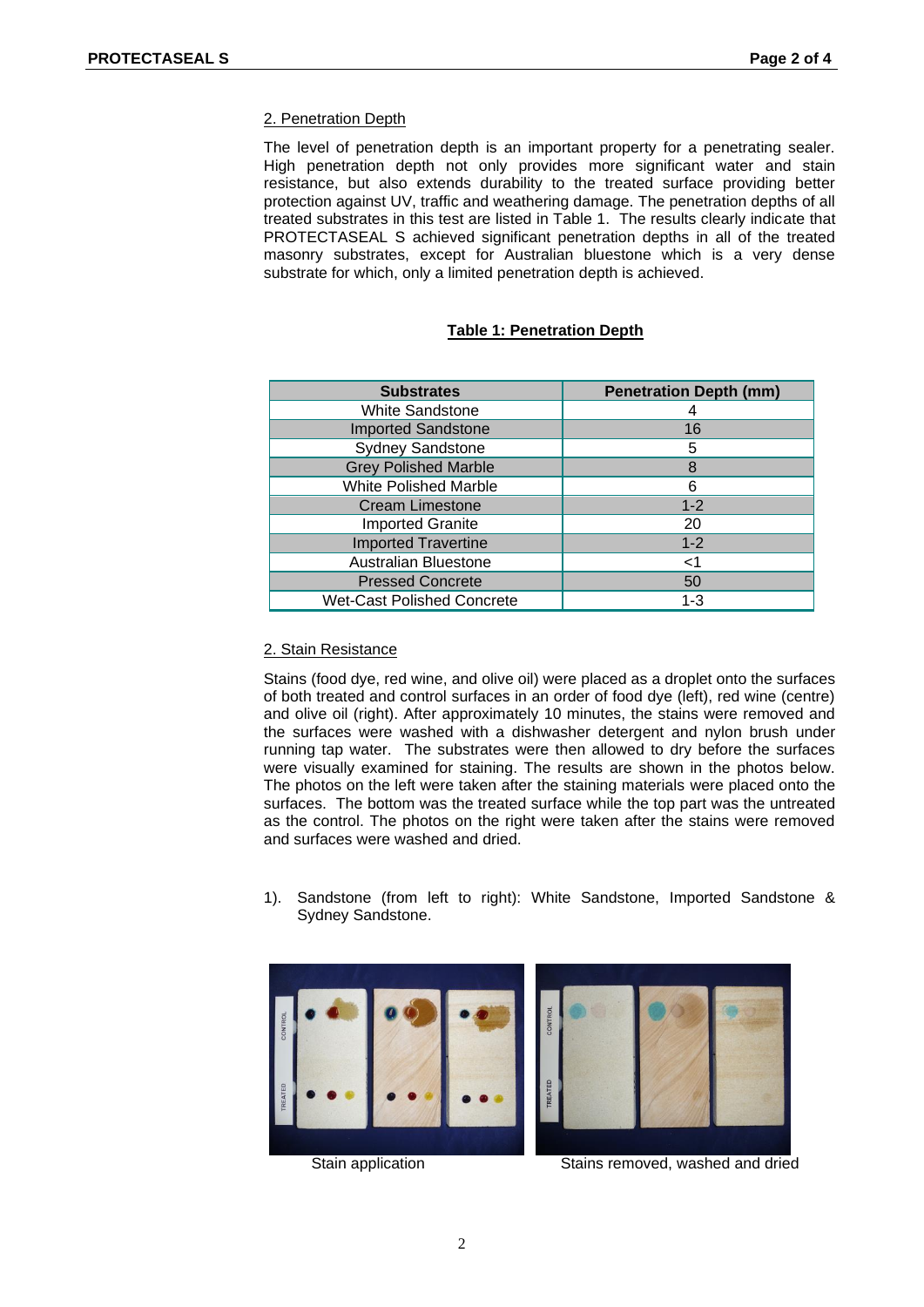2). Marble & Limestone (from left to right): Grey Polished Marble, Limestone & White Polished Marble.



3). Marble & Limestone (from left to right): Grey Polished Marble, Limestone & White Polished Marble.



4). Concrete (from left to right): Pressed Concrete Paver & Wet-Cast Polished Concrete Paver.



The above staining test results indicated that all treated surfaces had almost no stains or the stains were significantly reduced compared to those of the control surfaces where heavy stains remained after the stain resistance test'

**Use Instructions:** Read the product information sheet before application. Do not apply if extreme weather conditions are expected. The surface to be treated should be dry, firm and free from grime, oil and any previous coatings or sealers. Cracks should be filled and allowed to cure before application. As masonry material varies, a test MUST be conducted prior to application to determine the suitability of this product for the purpose.